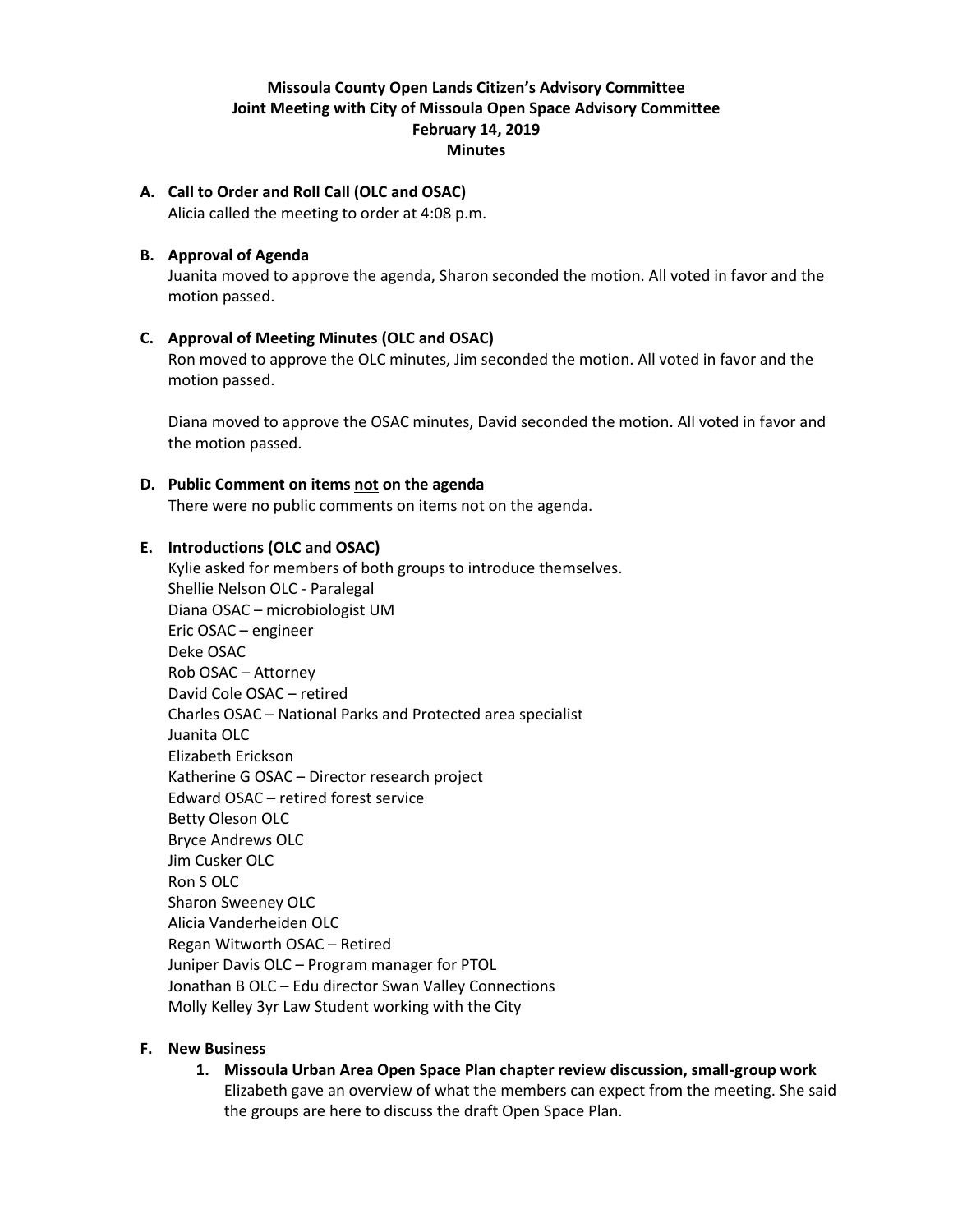Some of the history of the Open Space Plan

- The City drafted a plan in 1995
- The Plan was updated in 2006 by both the city and the county
- In 2017, city and county staff got together to start the discussion on updating the 1995 plan, meeting 8 times from November 2017 to October 2018
- An open house was held in Feb. 2018, followed by some focus group meetings
- There is a 2018/2019 draft plan which members of both boards have copies of and now have the opportunity to provide feedback to city and county staff.
- After staff has had time to incorporate the feedback into the draft plan, the plan will then be available for the public to review and comment on.
- This is not a regulatory document, but instead it provides framework and is a tool for the Missoula urban area

Kylie explained the exercise the members would be participating in to begin the discussion to generate feedback for staff.

The work groups reported back to the full committees:

## *Question 1: Do you think the 2019 cornerstone map/areas/data will help prioritize land acquisitions and open space conservation?*

- o *No points of disagreement*
- o *Points of agreement:*
	- Have this map relate to existing land use maps and those exiting land use maps inform how this map is used
	- Prioritization of the cornerstone
	- Better delineation of needs for each cornerstone
	- "Freakout Factor" of being in a colorful circle in a map land value and operations/use of land – what does it mean for people to be in these areas
- o *Recommendations:*
	- Should evolve to include the selection process for projects in the plan
	- Needs analysis for each of the cornerstone areas
	- Include this information in an appendix and not the body of the text
	- Find a way to articulate the need to prioritize the cornerstones

## *Question 2 discussion moved to the end because the discussions for question 1 and 3 were similar.*

## *Question 3: Does the plan provide a clear road map for the next decade with strategies of open space conservation in the Missoula open space planning region?*

- o *No points of disagreement*
- o *Points of agreement:*
	- Guidelines, but no implementation plan
- o *Recommendations:*
	- More maps to illustrate the different types of open space  $$ communicate the difference between open space and open space with access, for example